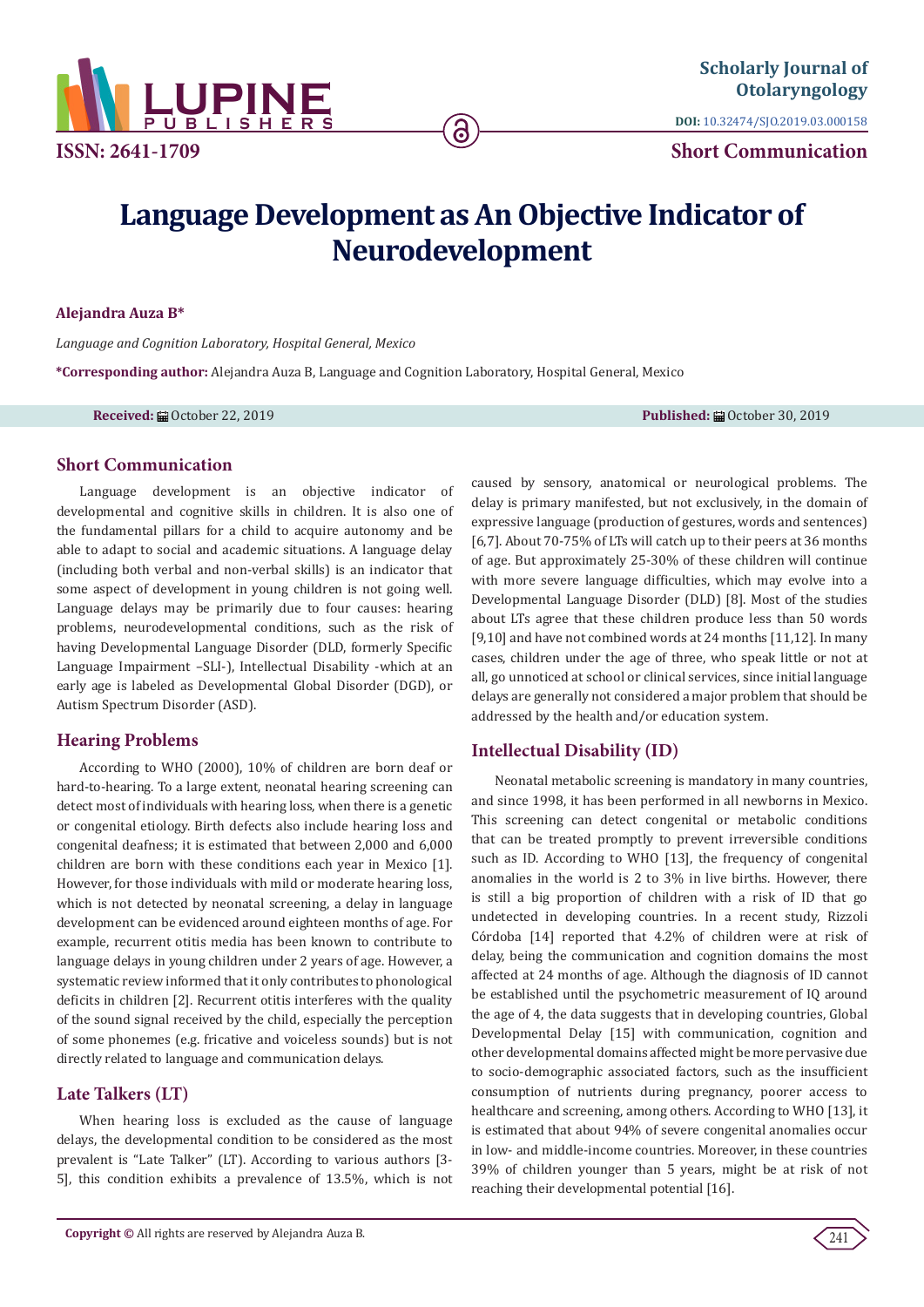## **Autism Spectrum Disorder (ASD)**

In the third order of prevalence, language delays in young children may be associated with the risk of presenting ASD, which is characterized by difficulties in the use of social communication (among other features), although said difficulties are not exclusively pragmatic [17]. This condition is frequent in neurodevelopmental disorders being present in about 1% of the children [18]. At least half of the children with ASD who develop language, lag behind their peers in phonological processing, use of gestures, symbolic play and social routines, expressive and receptive vocabulary, grammar (morphology and syntax), and pragmatics (social use of language). Early delays include social difficulties to establish joint attention with adults and peers, lack of response to their names, problems initiating social play and a reduced production of gestures and symbolic play. Said delays, specifically those with difficulties to establish joint attention and the lack of response to their own names, commonly mislead parents into falsely suspecting their child might have hearing problems. Moreover, delays on social and communicative outcomes, are sometimes unseen by health and education professionals.

#### **What is recommended?**

Although neonatal metabolic and hearing screenings are good sources for early detection of some conditions that affect child development, one of the greatest challenges for developing countries is to establish screening models that are useful for early detection of language delays before 30 months of age. No recommendations exist for screening language delays at these ages, being early identification a big challenge. An implication of this review is twofold: First, typical developmental language benchmarks of children under 30 months of age should be well known among primary health care clinicians, pediatricians, otolaryngologists, neurologists and preschool educators in order to early identify language delays. Second, identification of language delays under three years of age can serve as an important step forward for public health, because language can just be a symptom of a developmental condition. Finally, there is sufficient evidence supporting the effectiveness of treating language delays and disorders in children [19]. The development of expressive language, mainly the onset of first gestures, words and phrases is a relevant clinical tool, since its early appearance is associated to better long-term life outcomes and to better prognosis [20]. Early identification can help them receive a diagnosis and reduce the negative impact of any of these conditions throughout life.

#### **References**

- 1. National Academy of Medicine (2014) Neonatal hearing screening and early intervention. Position Statement. P Berruecos (Coord.). Mexico
- 2. [Paul R \(1991\) Profiles of toddlers with slow expressive language](http://digitalcommons.sacredheart.edu/cgi/viewcontent.cgi?article=1069&context=speech_fac)  [development. Topics in Language Disorders 11: 1-13.](http://digitalcommons.sacredheart.edu/cgi/viewcontent.cgi?article=1069&context=speech_fac)
- 3. [Horwitz SM, Irwin JR, Briggs Gowan MJ, Bosson HJM, Mendoza J, et al.](https://www.ncbi.nlm.nih.gov/pubmed/12874495)  [\(2003\) Language delay in a community cohort of young children. Journal](https://www.ncbi.nlm.nih.gov/pubmed/12874495)  [American Academy of Child and Adolescent Psychiatry 42: 932-940.](https://www.ncbi.nlm.nih.gov/pubmed/12874495)
- 4. [Rescorla L, Mirak J, Singh L \(2000\) Vocabulary growth in late talkers:](https://www.ncbi.nlm.nih.gov/pubmed/10967889) [lexical development from 2;0 to 3;0. Journal of Child Language 27: 293-](https://www.ncbi.nlm.nih.gov/pubmed/10967889) [311.](https://www.ncbi.nlm.nih.gov/pubmed/10967889)
- 5. [Zubrick SR, Taylor CL, Rice M \(2007\) Late Language Emergence at](https://www.ncbi.nlm.nih.gov/pubmed/18055773) [24 Months: An Epidemiological Study of Prevalence, Predictors, and](https://www.ncbi.nlm.nih.gov/pubmed/18055773) [Covariates. Journal of Speech Language and Hearing Research 50\(6\):](https://www.ncbi.nlm.nih.gov/pubmed/18055773) [1562-1592.](https://www.ncbi.nlm.nih.gov/pubmed/18055773)
- 6. [Thal D, Tobias S \(1994\) Relationships between language and gesture in](https://www.ncbi.nlm.nih.gov/pubmed/8170121) [normally developing and late-talking toddlers. Journal of Speech and](https://www.ncbi.nlm.nih.gov/pubmed/8170121) [Hearing Research 37: 157-170.](https://www.ncbi.nlm.nih.gov/pubmed/8170121)
- 7. [Tsybina I, Eriks Brophy A \(2007\) Issues in Research on Children with](https://pdfs.semanticscholar.org/5446/f6c67add62a67c021a1505c28bf46c9f6aaa.pdf) [Early Language Delay. Contemporary Issues in Communication Science](https://pdfs.semanticscholar.org/5446/f6c67add62a67c021a1505c28bf46c9f6aaa.pdf) [and Disorders 34: 118-133.](https://pdfs.semanticscholar.org/5446/f6c67add62a67c021a1505c28bf46c9f6aaa.pdf)
- 8. [Leonard LB \(2014\) Children with Specific Language Impairment. MIT](https://mitpress.mit.edu/books/children-specific-language-impairment) [Press, Cambridge, Massachusetts, USA.](https://mitpress.mit.edu/books/children-specific-language-impairment)
- 9. [Rescorla L \(2011\) Late talkers: do good predictors of outcome exist?](https://www.ncbi.nlm.nih.gov/pubmed/23362033) [Developmental Disabilities Research Reviews 17\(2\): 141-150.](https://www.ncbi.nlm.nih.gov/pubmed/23362033)
- 10. [Rescorla L, Schwartz E \(1990\) Outcome of toddlers with specific](https://psycnet.apa.org/record/1991-15718-001) [expressive language delay. Applied Psycholinguistics 11: 393-407.](https://psycnet.apa.org/record/1991-15718-001)
- 11. [Reilly S, Tomblin B, Law J, McKean C, Mensah FK, et al. \(2014\) Specific](https://www.ncbi.nlm.nih.gov/pubmed/25142091) [language impairment : a convenient label for whom ? International](https://www.ncbi.nlm.nih.gov/pubmed/25142091) [Journal of Language and Communication Disorders 9\(4\): 416-451.](https://www.ncbi.nlm.nih.gov/pubmed/25142091)
- 12. [Rescorla L, Hadick Wiley M, Escarce E \(1993\) Epidemiological](https://psycnet.apa.org/record/1993-35836-001) [investigation of expressive language delay at age two. First Language 13:](https://psycnet.apa.org/record/1993-35836-001) [5-22.](https://psycnet.apa.org/record/1993-35836-001)
- 13. [https://www.who.int/news-room/fact-sheets/detail/congenital](https://www.who.int/news-room/fact-sheets/detail/congenital-anomalies)[anomalies](https://www.who.int/news-room/fact-sheets/detail/congenital-anomalies)
- 14. Rizzoli Córdoba A, Ortega Ríosvelasco F, Villasí[s Keever MA, Pizarro](https://www.researchgate.net/publication/281785333_Reliability_for_detection_of_developmental_problems_using_the_semaphore_from_the_Child_Development_Evaluation_test_Is_a_yellow_result_different_from_a_red_result) Castellanos M, Buenrostro-Má[rquez G, et al. \(2014\) Reliability for](https://www.researchgate.net/publication/281785333_Reliability_for_detection_of_developmental_problems_using_the_semaphore_from_the_Child_Development_Evaluation_test_Is_a_yellow_result_different_from_a_red_result) [detection of developmental problems using the semaphore from the](https://www.researchgate.net/publication/281785333_Reliability_for_detection_of_developmental_problems_using_the_semaphore_from_the_Child_Development_Evaluation_test_Is_a_yellow_result_different_from_a_red_result) [Child Development Evaluation test: Is a yellow result different from a](https://www.researchgate.net/publication/281785333_Reliability_for_detection_of_developmental_problems_using_the_semaphore_from_the_Child_Development_Evaluation_test_Is_a_yellow_result_different_from_a_red_result) red result. Boletín Mé[dico del Hospital Infantil de M](https://www.researchgate.net/publication/281785333_Reliability_for_detection_of_developmental_problems_using_the_semaphore_from_the_Child_Development_Evaluation_test_Is_a_yellow_result_different_from_a_red_result)éxico 71: 277-285.
- 15. [Turygin N, Matson JL, Williams LW, Belva BC \(2014\) The relationship](https://www.researchgate.net/publication/259524223_The_relationship_of_parental_first_concerns_and_autism_spectrum_disorder_in_an_early_intervention_sample) [of parental first concerns and autism spectrum disorder in an early](https://www.researchgate.net/publication/259524223_The_relationship_of_parental_first_concerns_and_autism_spectrum_disorder_in_an_early_intervention_sample) [intervention sample. Research in Autism Spectrum Disorders 8\(2\): 53-](https://www.researchgate.net/publication/259524223_The_relationship_of_parental_first_concerns_and_autism_spectrum_disorder_in_an_early_intervention_sample) [60.](https://www.researchgate.net/publication/259524223_The_relationship_of_parental_first_concerns_and_autism_spectrum_disorder_in_an_early_intervention_sample)
- 16. [Black MM, Walker SP, Fernald LCH, Andersen CT, DiGirolamo AM, et al.](https://www.thelancet.com/series/ECD2016) [\(2017\) Advancing Early Childhood Development: from Science to Scale](https://www.thelancet.com/series/ECD2016) [1. Early childhood development coming of age: science through the life](https://www.thelancet.com/series/ECD2016) [course. Lancet 389: 77-90.](https://www.thelancet.com/series/ECD2016)
- 17. [Tager Flusberg H \(2010\) The Origins of Social Impairments in Autism](https://www.ncbi.nlm.nih.gov/pubmed/20800990) [Spectrum Disorder: Studies of Infants at Risk. Neural Network 23\(8-9\):](https://www.ncbi.nlm.nih.gov/pubmed/20800990) [1072-1076.](https://www.ncbi.nlm.nih.gov/pubmed/20800990)
- 18. [Fombonne E, Marcin C, Manero AC, Bruno R, Diaz C, et al. \(2016\)](https://www.ncbi.nlm.nih.gov/pubmed/26797939) [Prevalence of autism spectrum disorders in Guanajuato, Mexico: The](https://www.ncbi.nlm.nih.gov/pubmed/26797939) [Leon survey. Journal of Autism and Developmental Disorders 46\(5\):](https://www.ncbi.nlm.nih.gov/pubmed/26797939) [1669-1685.](https://www.ncbi.nlm.nih.gov/pubmed/26797939)
- 19. [Wallace IF, Berkman ND, Watson LR, Coyne Beasley T, Wood CT, et al.](https://pediatrics.aappublications.org/content/early/2015/07/02/peds.2014-3889) [\(2015\) Screening for Speech and Language Delay in Children 5 Years Old](https://pediatrics.aappublications.org/content/early/2015/07/02/peds.2014-3889) [and Younger: A Systematic Review Pediatrics 144\(4\).](https://pediatrics.aappublications.org/content/early/2015/07/02/peds.2014-3889)
- 20. [Kover ST, Edmunds SR, Weismer SE \(2016\) Brief report: Ages of language](http://europepmc.org/abstract/med/26936159) [milestones as predictors of developmental trajectories in young children](http://europepmc.org/abstract/med/26936159) [with autism spectrum disorder. Journal of Autism and Developmental](http://europepmc.org/abstract/med/26936159) [Disorders 46\(7\): 2501-2507.](http://europepmc.org/abstract/med/26936159)